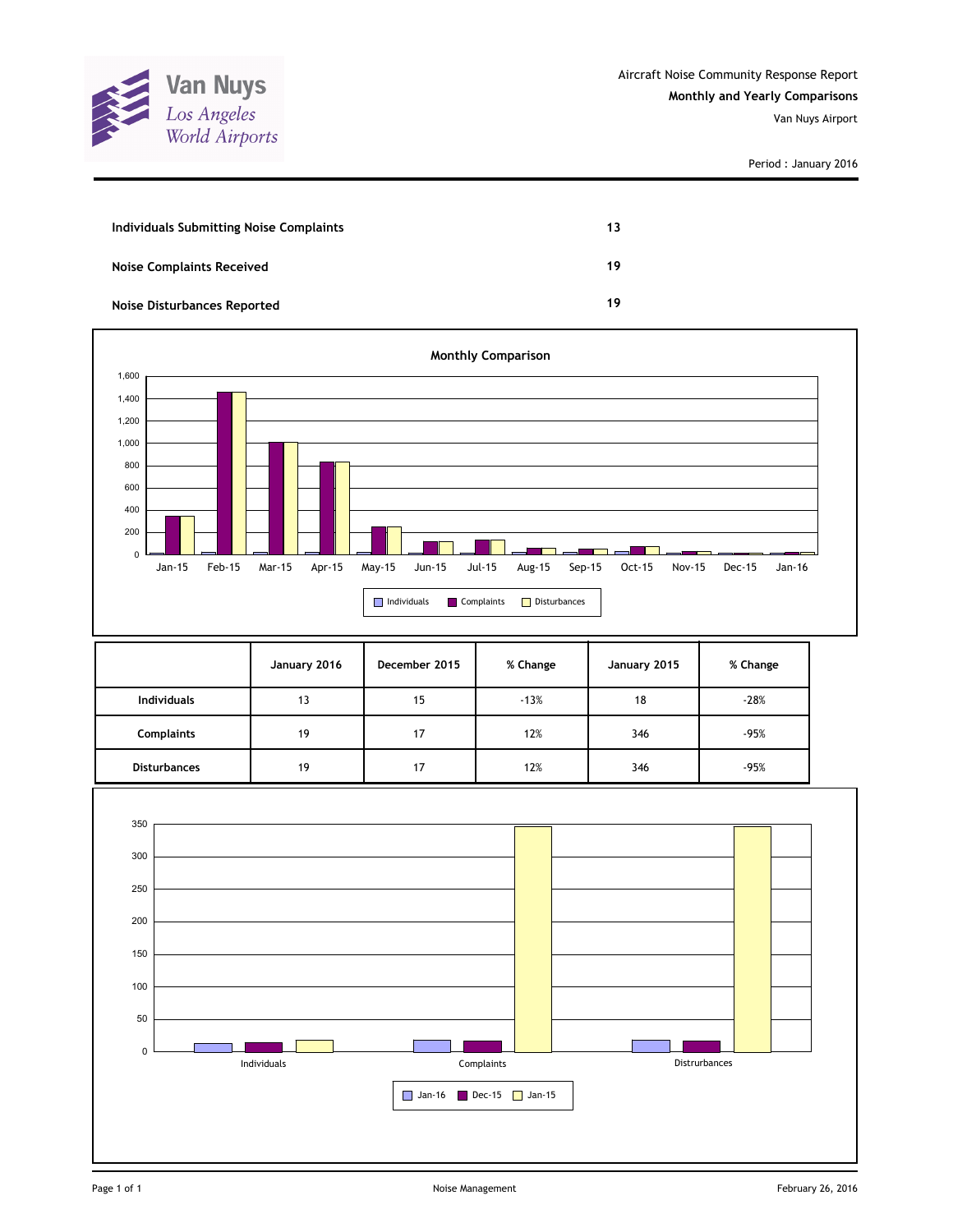

Period : January 2016

|                     | Day<br>$(7:00 \text{ am} - 7:00 \text{ pm})$ | Evening<br>$(7:00 \text{ pm} - 10:00 \text{ pm})$ | Night<br>(10:00 pm - 7:00 am) |
|---------------------|----------------------------------------------|---------------------------------------------------|-------------------------------|
| Complaints          | 10                                           | ર                                                 | 6                             |
| <b>Disturbances</b> | Q                                            | 6                                                 | 4                             |



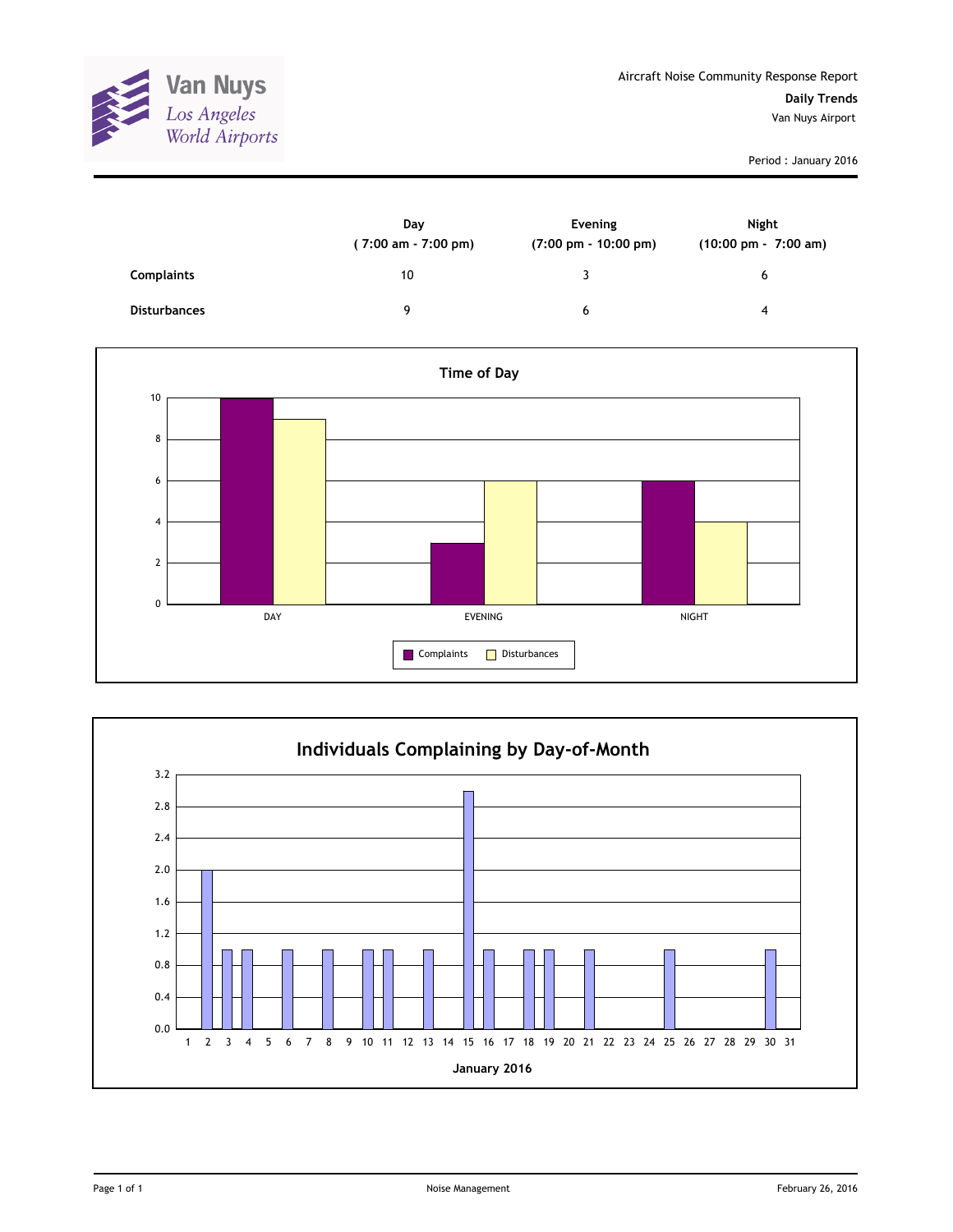**Van Nuys**<br>Los Angeles<br>World Airports X

Period : January 2016

| City         | Individuals    | <b>Complaints</b> | Percentage of Complaints**                                                                                               |  |
|--------------|----------------|-------------------|--------------------------------------------------------------------------------------------------------------------------|--|
| Chatsworth   | 1              | 1                 | $5\%$                                                                                                                    |  |
| Encino       | 3              | 6                 | 32%                                                                                                                      |  |
| Los Angeles  | $\overline{2}$ | $\overline{2}$    | $11\%$<br>and the state of the state of the state of the state of the state of the state of the state of the state of th |  |
| North Hills  | 1              | 1                 | $5\%$                                                                                                                    |  |
| Northridge   | 2              | $\overline{2}$    | $11\%$                                                                                                                   |  |
| Sherman Oaks |                | 1                 | $5\%$                                                                                                                    |  |
| Unknown      | 2              | 2                 | $11\%$<br>and the state of the state of the state of the state of the state of the state of the state of the state of th |  |
| Van Nuys     |                | 1                 | $5\%$                                                                                                                    |  |
| Anonymous    | <b>NA</b>      | 3                 | $16\%$                                                                                                                   |  |
| <b>TOTAL</b> | 13             | 19                | 50<br>100<br>0<br>20<br>30<br>40<br>80 90<br>10<br>60<br>70                                                              |  |

| <b>Individuals</b> |                                                                                | <b>Complaints</b> |            |   |                 |  | Percentage of Complaints** |  |    |        |  |
|--------------------|--------------------------------------------------------------------------------|-------------------|------------|---|-----------------|--|----------------------------|--|----|--------|--|
|                    | Individuals Reporting 2 To 5 Complaints<br>Individuals Reporting One Complaint | 12                | 37%<br>63% |   |                 |  |                            |  |    |        |  |
| <b>TOTAL</b>       | Individuals: 13                                                                | 19                |            | 0 | 10 <sup>1</sup> |  | 20 30 40 50 60 70          |  | 80 | 90 100 |  |

\* One individual reporting 6 or more complaints shown by city.

\*\* All percentages are rounded to the nearest whole number.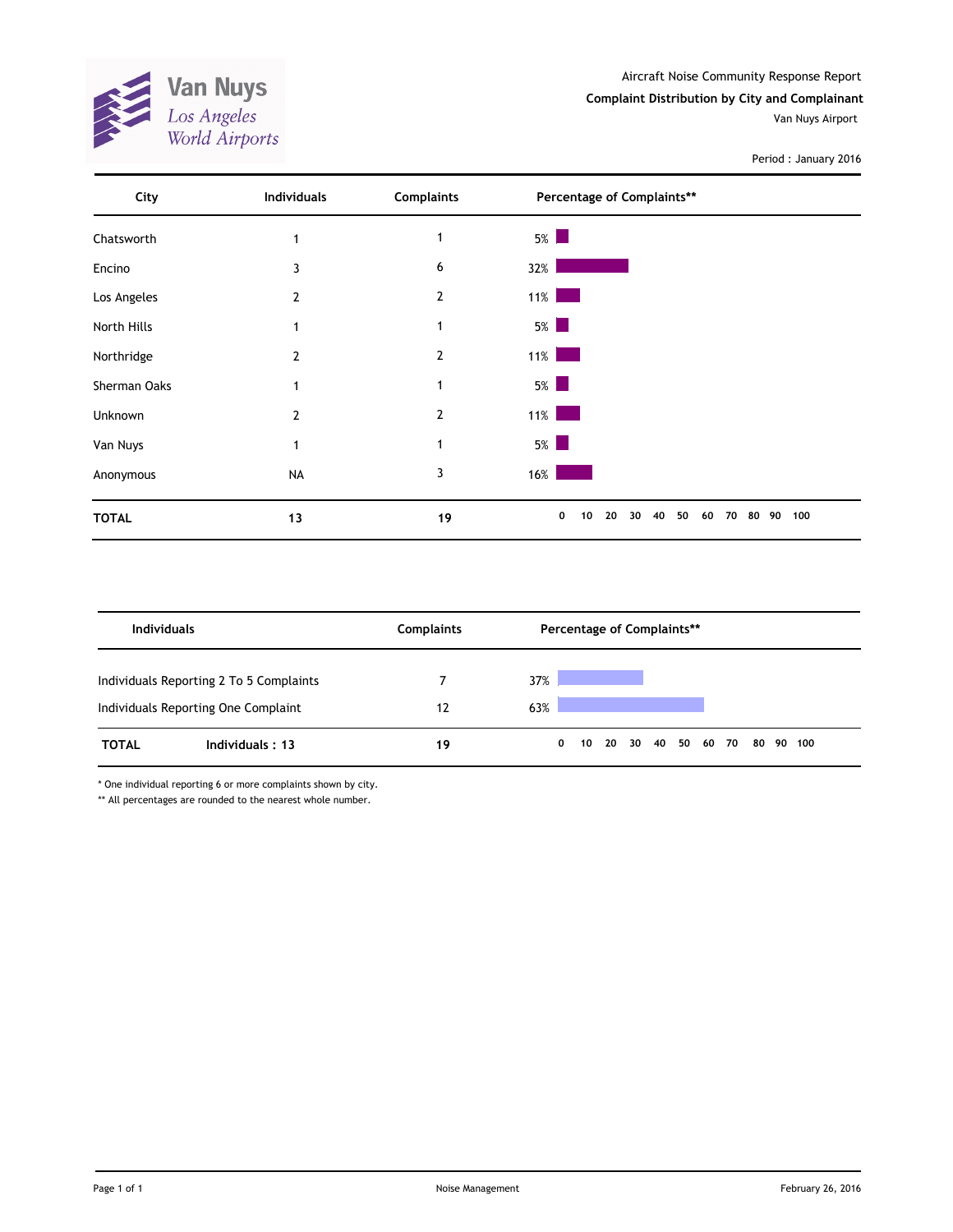

Period : January 2016

| Type of Disturbance* | <b>Number of Complaints</b> |
|----------------------|-----------------------------|
| Early turn           | $\overline{2}$              |
| Loud noise           | 4                           |
| Low flying           | 8                           |
| Other                | $\overline{2}$              |
| Overflight           | 1                           |
| Too frequent         | $\overline{2}$              |
| <b>TOTAL</b>         | 19                          |



Note: \* As reported by complainant.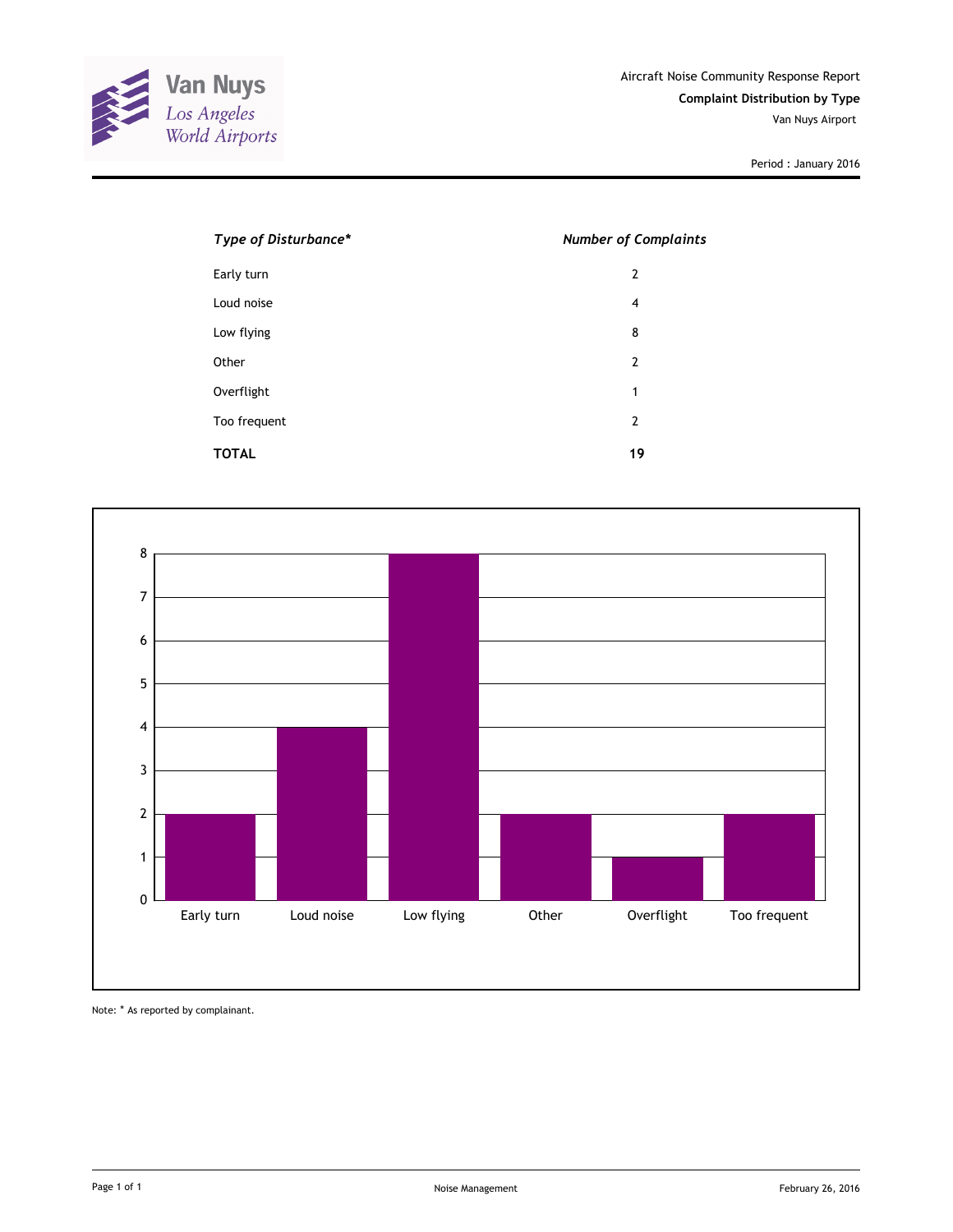

**Noise Complaint Details** Aircraft Noise Community Response Report Van Nuys Airport

| Contact   | Disturbance |           |           |        |               |                                                                                                                                                                                                                                                                                                                                                                                                                                                                                                                                                                                                                                                                                                                                                                                                                                                                                                                                                                                                                                                                                                                                                                                                                                                                                           |
|-----------|-------------|-----------|-----------|--------|---------------|-------------------------------------------------------------------------------------------------------------------------------------------------------------------------------------------------------------------------------------------------------------------------------------------------------------------------------------------------------------------------------------------------------------------------------------------------------------------------------------------------------------------------------------------------------------------------------------------------------------------------------------------------------------------------------------------------------------------------------------------------------------------------------------------------------------------------------------------------------------------------------------------------------------------------------------------------------------------------------------------------------------------------------------------------------------------------------------------------------------------------------------------------------------------------------------------------------------------------------------------------------------------------------------------|
| Date      | Time        | Date      | Time      | City   | Disturbance** | <b>Findings</b>                                                                                                                                                                                                                                                                                                                                                                                                                                                                                                                                                                                                                                                                                                                                                                                                                                                                                                                                                                                                                                                                                                                                                                                                                                                                           |
| 1/02/2016 | $10:08$ pm  | 1/02/2016 | $7:00$ pm | Encino | Low flying    | The jet airplane you reported on Saturday, January 2, 2016 at 1900 was a Gulfstream<br>G-IV that arrived at VNY under the direction and control of the Federal Aviation<br>Administration (FAA) Air Traffic Controllers (ATC). This arrival turned over your<br>neighborhood at approximately 1320 feet Mean Sea Level (MSL) and landed on runway 34L.<br>The arrival to 34L was consistent with normal VNY northerly arrival operations.<br>Whenever northerly winds occur, all aircraft arrivals and departures are directed to<br>head north into the wind due to aircraft safety requirements, and to maximize aircraft<br>performance during takeoffs and landings. During these conditions, the FAA Controllers                                                                                                                                                                                                                                                                                                                                                                                                                                                                                                                                                                     |
|           |             |           |           |        |               | conduct Northerly Operations at VNY, which is the opposite direction from Southerly<br>Operations that is normally utilized. Airports do not control aircraft in flight. The FAA has<br>ultimate authority over aircraft flight patterns and regulates virtually all aviation<br>activity. This includes takeoffs, landings, altitudes and direction of flight with the major<br>emphasis on safety. The FAA may be contacted at (818) 904-6291 (Safety) or in writing to<br>FAA Western-Pacific Region, P.O. Box 92007, Los Angeles, CA 90009 for further<br>information.                                                                                                                                                                                                                                                                                                                                                                                                                                                                                                                                                                                                                                                                                                                |
| 1/02/2016 | $10:13$ pm  | 1/02/2016 | $7:02$ pm | Encino | Low flying    | The jet airplane you reported on Saturday, January 2, 2016 at 1902 was a Challenger 300<br>(CL30) that arrived at VNY under the direction and control of the Federal Aviation<br>Administration (FAA) Air Traffic Controllers (ATC). This arrival turned over your<br>neighborhood at approximately 1520 feet Mean Sea Level (MSL) and landed on runway 34L.<br>The arrival to 34L was consistent with normal VNY northerly arrival operations.<br>Whenever northerly winds occur, all aircraft arrivals and departures are directed to<br>head north into the wind due to aircraft safety requirements, and to maximize aircraft<br>performance during takeoffs and landings. During these conditions, the FAA Controllers<br>conduct Northerly Operations at VNY, which is the opposite direction from Southerly<br>Operations that is normally utilized. Airports do not control aircraft in flight. The FAA has<br>ultimate authority over aircraft flight patterns and regulates virtually all aviation<br>activity. This includes takeoffs, landings, altitudes and direction of flight with the major<br>emphasis on safety. The FAA may be contacted at (818) 904-6291 (Safety) or in writing to<br>FAA Western-Pacific Region, P.O. Box 92007, Los Angeles, CA 90009 for further |

Note : Investigation currently limited to one report of disturbance per complaint, and a maximum of five complaints per individual per month.

\* Complaints exceeding monthly limit and/or anonymous complaints are not investigated and are not shown.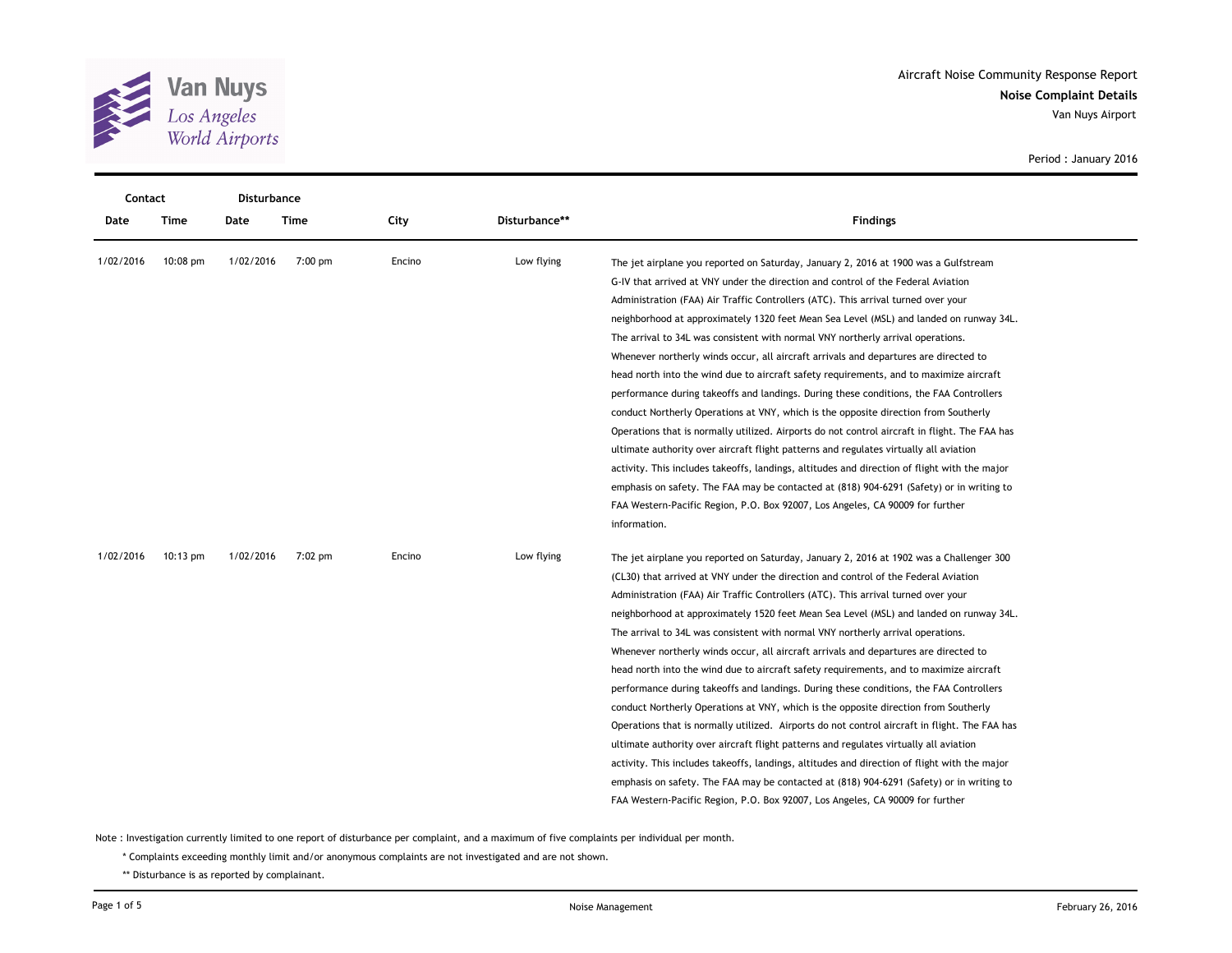| Contact   | Disturbance       |           |                   |             |             |                                                                                                                                                                                                                                                                                                                                                                                                                                                                                                                                                                                                                                                                                                                                                                                                                                                                                                                                                                                                                                                                                                       |
|-----------|-------------------|-----------|-------------------|-------------|-------------|-------------------------------------------------------------------------------------------------------------------------------------------------------------------------------------------------------------------------------------------------------------------------------------------------------------------------------------------------------------------------------------------------------------------------------------------------------------------------------------------------------------------------------------------------------------------------------------------------------------------------------------------------------------------------------------------------------------------------------------------------------------------------------------------------------------------------------------------------------------------------------------------------------------------------------------------------------------------------------------------------------------------------------------------------------------------------------------------------------|
| Date      | Time              | Date      | Time              | City        | Disturbance | <b>Findings</b>                                                                                                                                                                                                                                                                                                                                                                                                                                                                                                                                                                                                                                                                                                                                                                                                                                                                                                                                                                                                                                                                                       |
|           |                   |           |                   |             |             | information.                                                                                                                                                                                                                                                                                                                                                                                                                                                                                                                                                                                                                                                                                                                                                                                                                                                                                                                                                                                                                                                                                          |
| 1/03/2016 | 10:51 am          | 1/03/2016 | 10:30 am          | Northridge  | Low flying  | The aircraft you reported on Sunday, January 3, 2016 at 1030 was a Gulfstream G-IVSP<br>that was directed by the Federal Aviation Administration (FAA) Air Traffic Controllers<br>(ATC) to conduct a Right 270 degree turn procedure due to safety concerns (separation<br>from another aircraft). The aircraft circled over your neighborhood at approximately<br>2183 feet Mean Sea Level (MSL) which is approximately 1226 feet above your<br>neighborhood. Please note that airports do not control aircraft in flight. The FAA has<br>ultimate authority over aircraft flight patterns and regulates virtually all aviation<br>activity. This includes takeoffs, landings, altitudes and direction of flight with the major<br>emphasis on safety. The FAA may be contacted at (818) 904-6291 (Safety) or in writing to<br>FAA Western-Pacific Region, P.O. Box 92007, Los Angeles, CA 90009 for further<br>information.                                                                                                                                                                         |
| 1/04/2016 | $3:59$ pm         | 1/04/2016 | $3:34$ pm         | North Hills | Low flying  | The aircraft activity you reported on Monday, January 4, 2016 were arrivals to Runway<br>16R at VNY. All arrivals are conducted under the control and direction of Federal Aviation<br>Administration (FAA) Air Traffic Controllers (ATC). Aircraft are directed inflight by ATC for<br>separation and safety. The arrivals were consistent with normal VNY arrival procedures.<br>Your residence is located under the standard arrival route and is subject to numerous<br>arrival aircraft on final approach for landing. At approximately 1534, a Challenger 600<br>arrival flew over your neighborhood at approximately 1407 feet Mean Sea Level (MSL).<br>Airports do not control aircraft in flight. The FAA has ultimate authority over aircraft<br>flight patterns and regulates virtually all aviation activity. This includes takeoffs,<br>landings, altitudes and direction of flight with the major emphasis on safety. The FAA may<br>be contacted at (818) 904-6291 (Safety) or in writing to FAA Western-Pacific Region, P.O.<br>Box 92007, Los Angeles 90009 for further information. |
| 1/06/2016 | $9:44 \text{ pm}$ | 1/06/2016 | $9:14 \text{ pm}$ | Encino      | Low flying  | The jet airplane you reported on Wednesday, January 6, 2016 at 2114 was a Gulfstream<br>G-IV departure from VNY runway 16R and was under the control and direction of Federal<br>Aviation Administration (FAA) Air Traffic Controllers (ATC). The departure was consistent<br>with normal VNY departure operations. The aircraft flew over your neighborhood at<br>approximately 1993 feet Mean Sea Level which is approximately 1272 feet above your<br>residence as measured by VNY's Airport Noise and Operations Monitoring System<br>(ANOMS).                                                                                                                                                                                                                                                                                                                                                                                                                                                                                                                                                    |

\* Complaints exceeding monthly limit and/or anonymous complaints are not investigated and are not shown.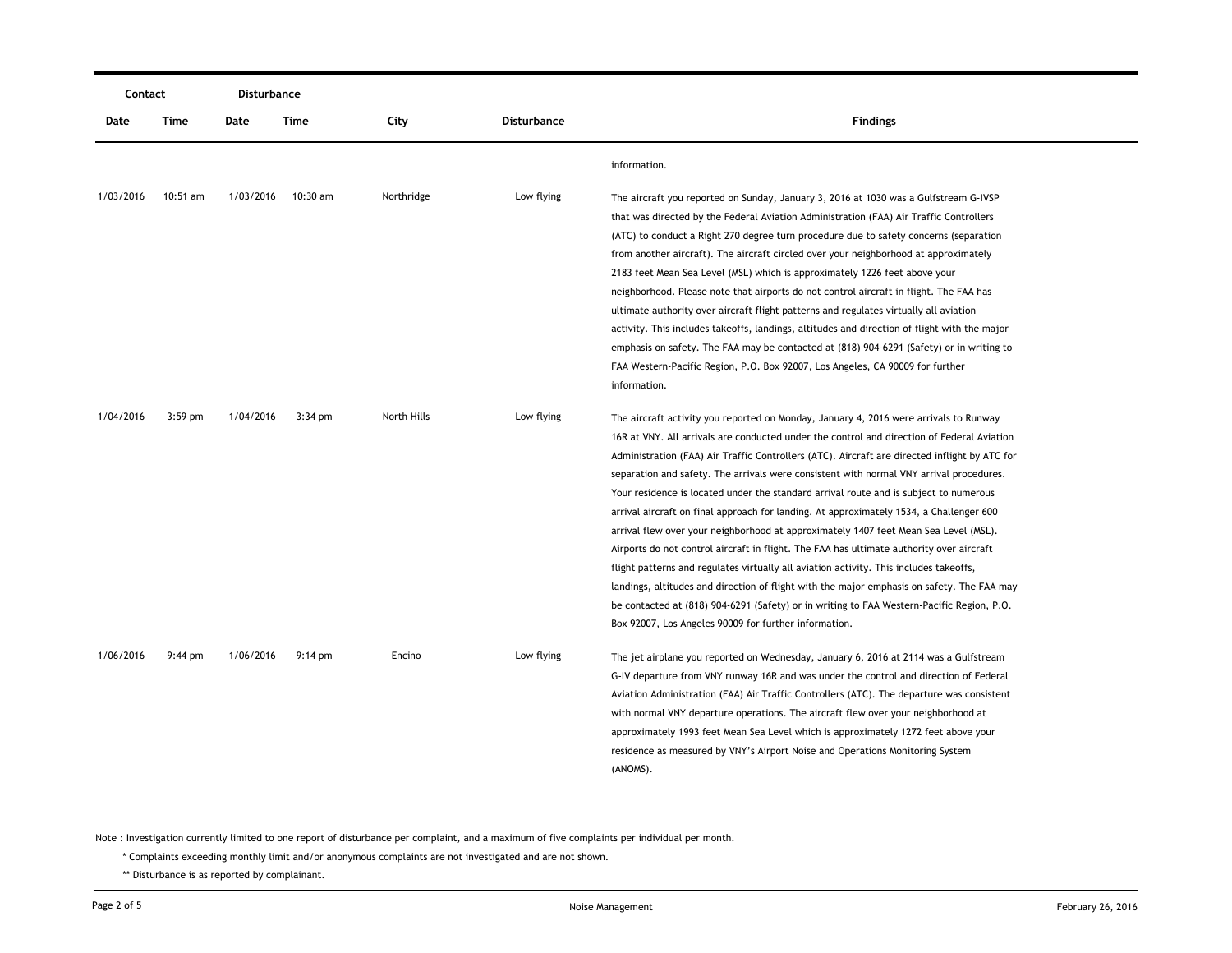|           | Contact<br>Disturbance |           |          |              |                    |                                                                                                                                                                                                                                                                                                                                                                                                                                                                                                                                                                                                                                                                                                                                                                                                                                                                                                                                                                                                                                                                                                                                                                                                                                                                                                                                                                                                                  |
|-----------|------------------------|-----------|----------|--------------|--------------------|------------------------------------------------------------------------------------------------------------------------------------------------------------------------------------------------------------------------------------------------------------------------------------------------------------------------------------------------------------------------------------------------------------------------------------------------------------------------------------------------------------------------------------------------------------------------------------------------------------------------------------------------------------------------------------------------------------------------------------------------------------------------------------------------------------------------------------------------------------------------------------------------------------------------------------------------------------------------------------------------------------------------------------------------------------------------------------------------------------------------------------------------------------------------------------------------------------------------------------------------------------------------------------------------------------------------------------------------------------------------------------------------------------------|
| Date      | Time                   | Date      | Time     | City         | <b>Disturbance</b> | <b>Findings</b>                                                                                                                                                                                                                                                                                                                                                                                                                                                                                                                                                                                                                                                                                                                                                                                                                                                                                                                                                                                                                                                                                                                                                                                                                                                                                                                                                                                                  |
| 1/08/2016 | $12:36 \text{ pm}$     | 1/08/2016 | 12:32 pm | Northridge   | Low flying         | The aircraft you reported on Friday, January 8, 2016 at 1232 was a Gulfstream G-550<br>that departed from VNY under the direction and control of the Federal Aviation<br>Administration (FAA) Air Traffic Controllers (ATC). The departure to the north from 34L<br>was consistent with normal VNY northerly departure procedures. Whenever northerly<br>winds occur, all aircraft departures and arrivals are directed to head north into the wind<br>due to aircraft safety requirements, and to maximize aircraft performance during<br>takeoffs and landings. During these conditions, the FAA Controllers conduct Northerly<br>Operations at VNY, which is the opposite direction from Southerly Operations that is<br>normally utilized. The Gulfstream G-550's altitude was measured by VNY's Airport Noise<br>and Operations Monitoring System (ANOMS) at approximately 3068 feet Mean Sea Level<br>(MSL) which means the aircraft flew over your residence at approximately at 2216 feet.<br>Airports do not control aircraft in flight. The FAA has ultimate authority over aircraft<br>flight patterns and regulates virtually all aviation activity. This includes takeoffs,<br>landings, altitudes and direction of flight with the major emphasis on safety. Please<br>contact the FAA by writing to FAA Western-Pacific Region, P.O. Box 92007, Los Angeles,<br>CA 90009 for further information. |
| 1/10/2016 | $6:05$ pm              | 1/10/2016 | 5:30 pm  | Los Angeles  | Too frequent       |                                                                                                                                                                                                                                                                                                                                                                                                                                                                                                                                                                                                                                                                                                                                                                                                                                                                                                                                                                                                                                                                                                                                                                                                                                                                                                                                                                                                                  |
| 1/11/2016 | 12:55 am               | 1/11/2016 | 12:40 am | Sherman Oaks | Loud noise         | The aircraft noise you reported on Monday, January 11, 2016 between 0037 and 0043 are<br>attributed to three departures that were conducted under the control and direction of<br>Federal Aviation Administration (FAA) SoCal Air Traffic Controllers (ATC). The departures<br>were consistent with normal VNY operations.<br>Please note that airports do not have jurisdiction on aircraft in flight. The Federal<br>Aviation Administration has ultimate authority over aircraft flight patterns and regulates<br>virtually all aviation activities. This includes altitudes and direction of flight with the<br>major emphasis on safety. Please contact the FAA at (818) 904- 6291 or (310) 725-6500<br>for further information.                                                                                                                                                                                                                                                                                                                                                                                                                                                                                                                                                                                                                                                                            |
| 1/15/2016 | 7:44 pm                | 1/15/2016 | 7:01 pm  | Encino       | Loud noise         | The aircraft you reported on Friday, January 15, 2016 at 1901 was associated with<br>Challenger 604 departure from VNY that flew over your neighborhood at approximately<br>2833 feet Mean Sea Level (MSL) which is approximately 2100 feet over your residence.<br>The departure from VNY runway 16R was under the control and direction of Federal<br>Aviation Administration (FAA) Air Traffic Controllers (ATC) and was consistent with normal                                                                                                                                                                                                                                                                                                                                                                                                                                                                                                                                                                                                                                                                                                                                                                                                                                                                                                                                                               |

\* Complaints exceeding monthly limit and/or anonymous complaints are not investigated and are not shown.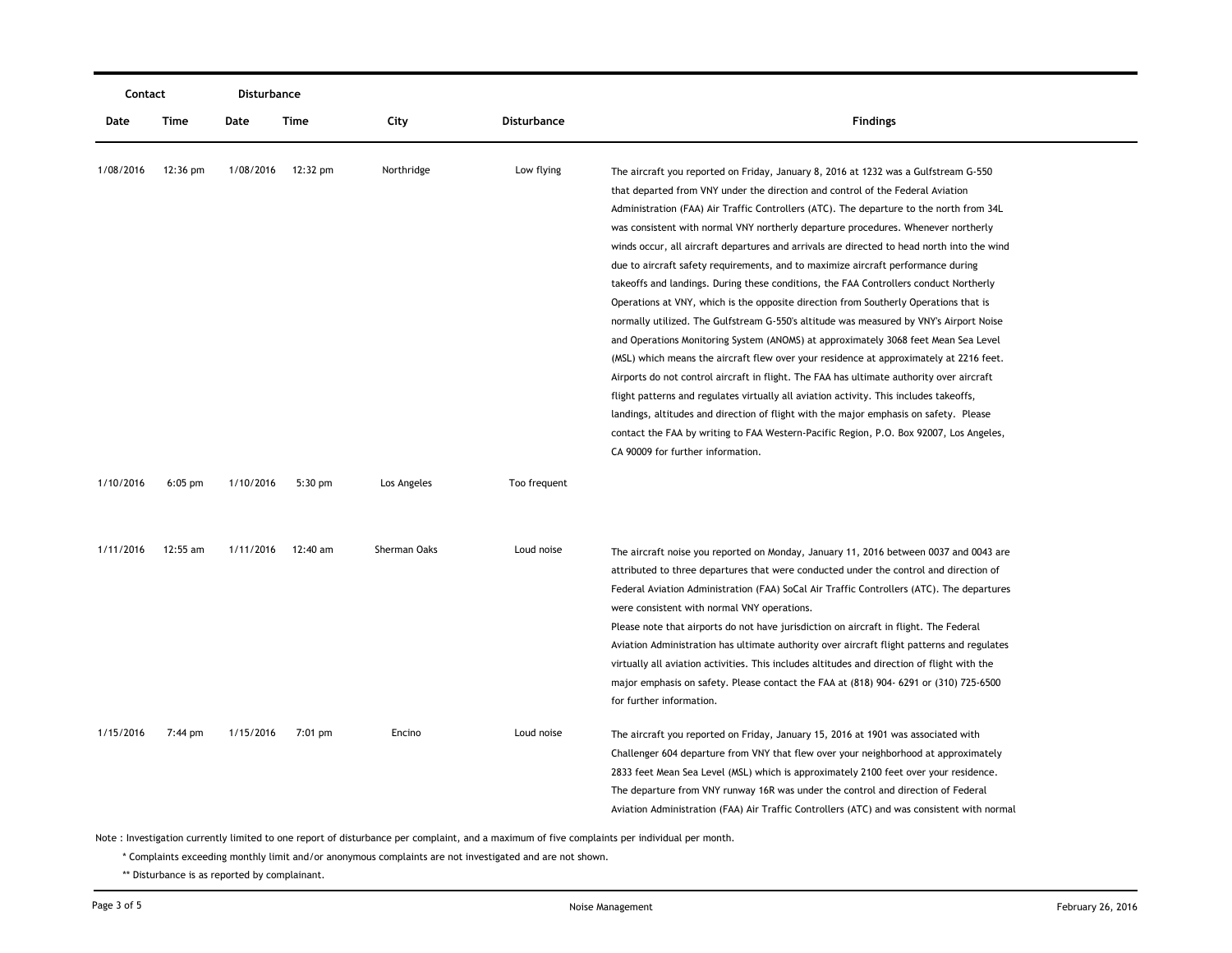| Contact   |                    | Disturbance |           |            |                    |                                                                                                                                                                                                                                                                                                                                                                                                                                                                                                                                                                                                                                                                                                                                                                                                                                                                                                                                                                                                                                                                                                                                                                                   |
|-----------|--------------------|-------------|-----------|------------|--------------------|-----------------------------------------------------------------------------------------------------------------------------------------------------------------------------------------------------------------------------------------------------------------------------------------------------------------------------------------------------------------------------------------------------------------------------------------------------------------------------------------------------------------------------------------------------------------------------------------------------------------------------------------------------------------------------------------------------------------------------------------------------------------------------------------------------------------------------------------------------------------------------------------------------------------------------------------------------------------------------------------------------------------------------------------------------------------------------------------------------------------------------------------------------------------------------------|
| Date      | Time               | Date        | Time      | City       | <b>Disturbance</b> | <b>Findings</b>                                                                                                                                                                                                                                                                                                                                                                                                                                                                                                                                                                                                                                                                                                                                                                                                                                                                                                                                                                                                                                                                                                                                                                   |
|           |                    |             |           |            |                    | VNY departure operations.                                                                                                                                                                                                                                                                                                                                                                                                                                                                                                                                                                                                                                                                                                                                                                                                                                                                                                                                                                                                                                                                                                                                                         |
| 1/15/2016 | $10:14 \text{ pm}$ | 1/15/2016   | $9:42$ pm | Encino     | Early turn         | The jet airplane you reported on Friday, January 15, 2016 at 2142 was a Falcon FA10 that<br>departed from VNY under the control and direction of Federal Aviation Administration<br>(FAA) Air Traffic Controllers (ATC). The departure was conducted under Visual Flight Rules<br>(VFR). Shortly after takeoff, ATC at Bob Hope Airport (BUR) directed the pilot to turn and<br>continue north "at or under 2500 feet Mean Sea Level (MSL) in order to maintain proper<br>separation between the aircraft and BUR arrivals. The aforementioned aircraft flew over<br>your neighborhood at approximately 2075 feet MSL which is approximately 1335 feet<br>above your residence.<br>Please note that airports do not have jurisdiction on aircraft in flight. The Federal<br>Aviation Administration has ultimate authority over aircraft flight patterns and regulates<br>virtually all aviation activities. This includes altitudes and direction of flight with the<br>major emphasis on safety. Please contact the FAA at (818) 904-6291 (for safety issues) or<br>in writing to FAA Western-Pacific Region, P.O. Box 92007, Los Angeles, CA 90009 for<br>further information. |
| 1/16/2016 | $5:31$ am          | 1/16/2016   | $3:40$ am | Chatsworth | Loud noise         | The aircraft that you reported on Saturday, January 16, 2016 at 0340 was a Citation<br>C560 conducting a Medevac Operation (Lifeguard-Life Saving Operation). This departure<br>was under the direction and control of the Federal Aviation Administration (FAA) SoCal Air<br>Traffic Controllers (ATC). This departure was to the north and took-off from runway 34L.<br>The pilot was advised to remain clear of the Temporary Flight Restriction (TFR) over<br>Porter Ranch and made a left turn out upon departure to avoid the area. ATC then<br>directed the pilot to fly a heading of 360 (North) and to climb immediately to 14000 feet<br>Mean Sea Level (MSL). Airports do not control aircraft in flight. The FAA has ultimate<br>authority over aircraft flight patterns and regulates virtually all aviation activity. This<br>includes takeoffs, landings, altitudes and direction of flight with the major emphasis on<br>safety. The FAA may be contacted at (818) 904-6291 (for safety issues) or in writing to<br>FAA Western-Pacific Region, P.O. Box 92007, Los Angeles, CA 90009 for further<br>information.                                                 |
| 1/19/2016 | 7:59 pm            | 1/19/2016   | 7:06 pm   | Encino     | Loud noise         | The aircraft you reported on Tuesday, January 19, 2016 at 1906 executed a right<br>270-degree turn to reposition to Bob Hope Airport (BUR) at the direction of the direction<br>of Federal Aviation Administration (FAA) Air Traffic Controllers (ATC). This departure was<br>consistent with normal VNY departure operations. The aforementioned aircraft flew over<br>your neighborhood at approximately 1100 feet Above Ground Level (AGL).                                                                                                                                                                                                                                                                                                                                                                                                                                                                                                                                                                                                                                                                                                                                    |

\* Complaints exceeding monthly limit and/or anonymous complaints are not investigated and are not shown.